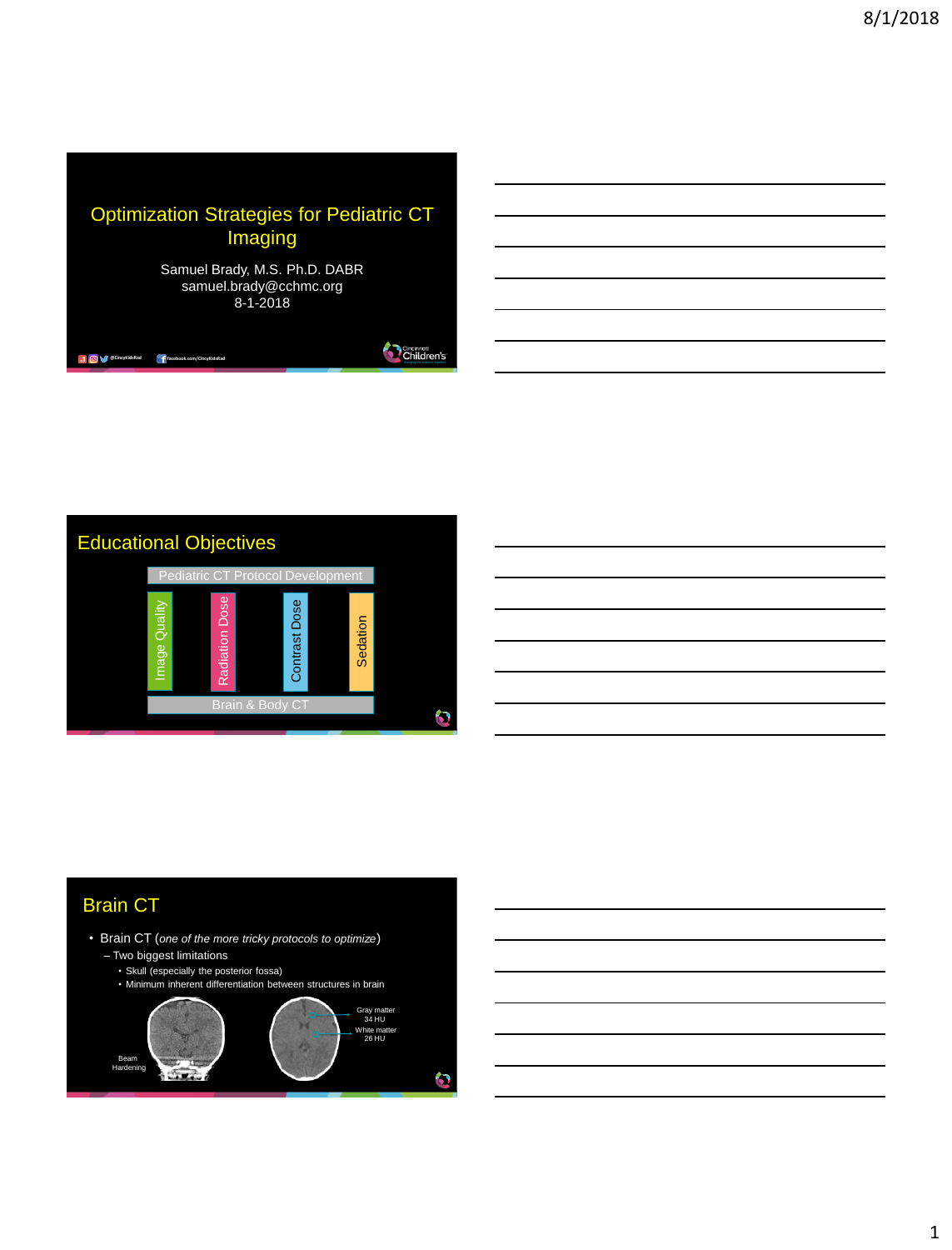

### Brain CT



- The head grows logarithmically – In length (S/I)
	- Volumetric CT (160 mm) is limited by cone artifact (~140 mm)





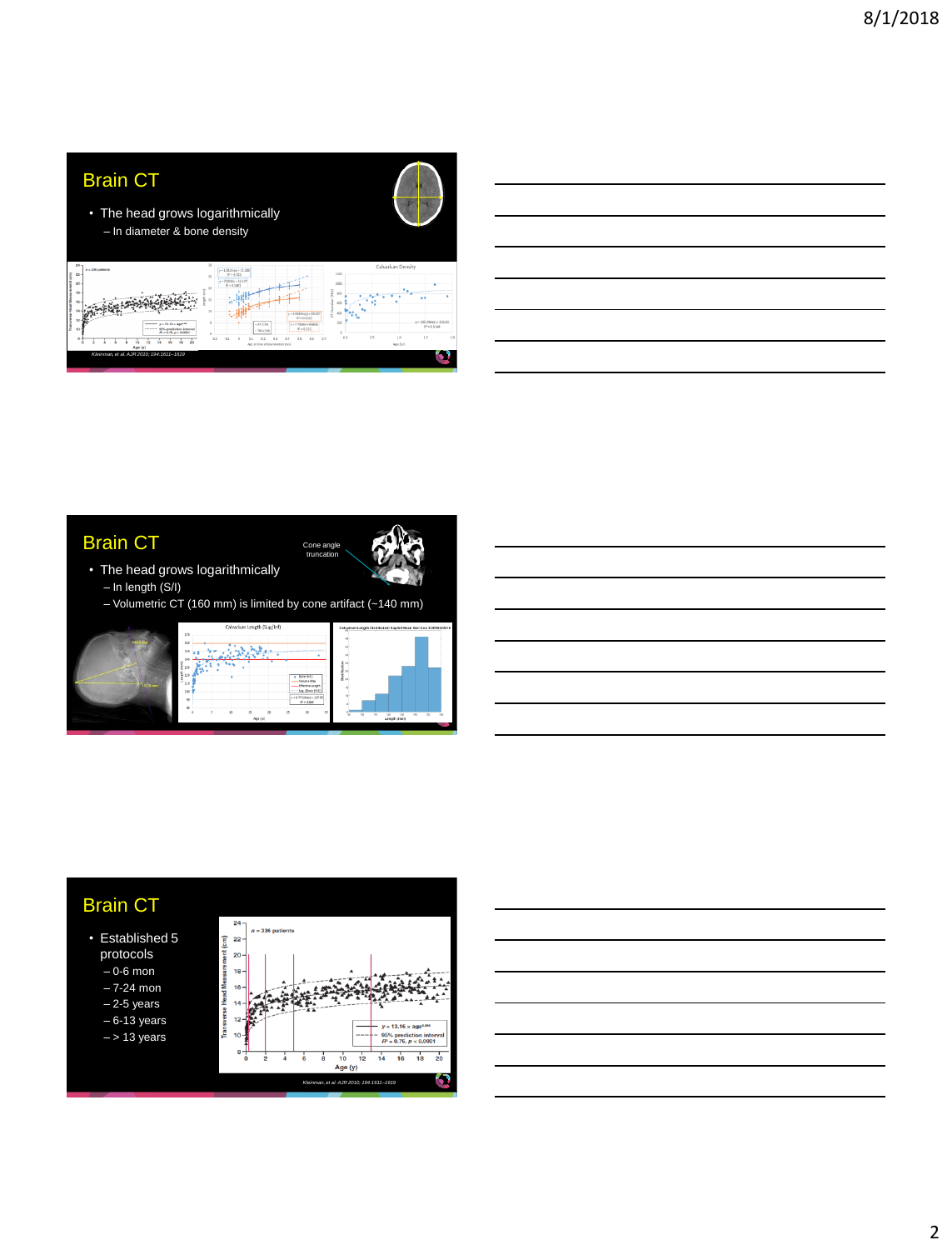| <b>Brain CT</b>                                               | Protocol       | kV  | mA  | Rot         | Coll            | <b>CTDIvol</b> |  |
|---------------------------------------------------------------|----------------|-----|-----|-------------|-----------------|----------------|--|
| 100 kV: better gray/white differentiation<br>٠                | $0-6$ m (V)    | 100 | 260 | (s)<br>0.75 | (mm)<br>0.5x320 | (mGy)<br>23.7  |  |
| CTDI: dose and noise balanced<br>٠                            | 7-24 m (V)     | 100 | 280 | 0.75        | 0.5x320         | 27.6           |  |
| Fixed mA: not sensitive to<br>٠                               | 24m-5y (H)     | 120 | 160 | 0.75        | 0.5x40          | 32.7           |  |
| misalignment issues with TCM                                  | $6-12y(H)$     | 120 | 170 | 0.75        | 0.5x40          | 34.7           |  |
| Speed: volume mode $<$ 2 yr old<br>٠                          | $\geq$ 13y (H) | 120 | 170 | 0.75        | 0.5x40          | 34.7           |  |
| 20 <sub>yr</sub><br>12 <sub>yr</sub><br>5 yr<br>1 mon<br>4 yr |                |     |     |             |                 |                |  |

| <u> 1989 - Andrea Santa Andrea Andrea Andrea Andrea Andrea Andrea Andrea Andrea Andrea Andrea Andrea Andrea Andr</u>  |  |  |
|-----------------------------------------------------------------------------------------------------------------------|--|--|
| <u> 1989 - Johann Stoff, deutscher Stoff, der Stoff, der Stoff, der Stoff, der Stoff, der Stoff, der Stoff, der S</u> |  |  |
| <u> 1989 - Johann Stoff, deutscher Stoff, der Stoff, der Stoff, der Stoff, der Stoff, der Stoff, der Stoff, der S</u> |  |  |
|                                                                                                                       |  |  |
| <u> 1989 - Johann Stoff, amerikansk politiker (d. 1989)</u>                                                           |  |  |
|                                                                                                                       |  |  |

# Body CT

- Proper protocol
- Organ dose modulation
- Iterative reconstruction
- Metal Artifact reduction software
- Keys to success:
	- Simplify protocol tree • Myth: you need lots of protocol variations for pediatrics – 5 will cover the range from 0 to > 100 kg
		-

¢

 $\bullet$ 

L.

# Acquisition Time

• Faster acquisition may lead to lower sedation

- rates E.g. 5 yr; 30 cm scan length Pitch 1.5 @ 0.28 sec rotation
- 
- Total exposure time = 0.7 sec

#### • Single acquisition

 $-0.28$  sec – Great for head, chest, cardiac, or limited FOV (e.g., kidneys)

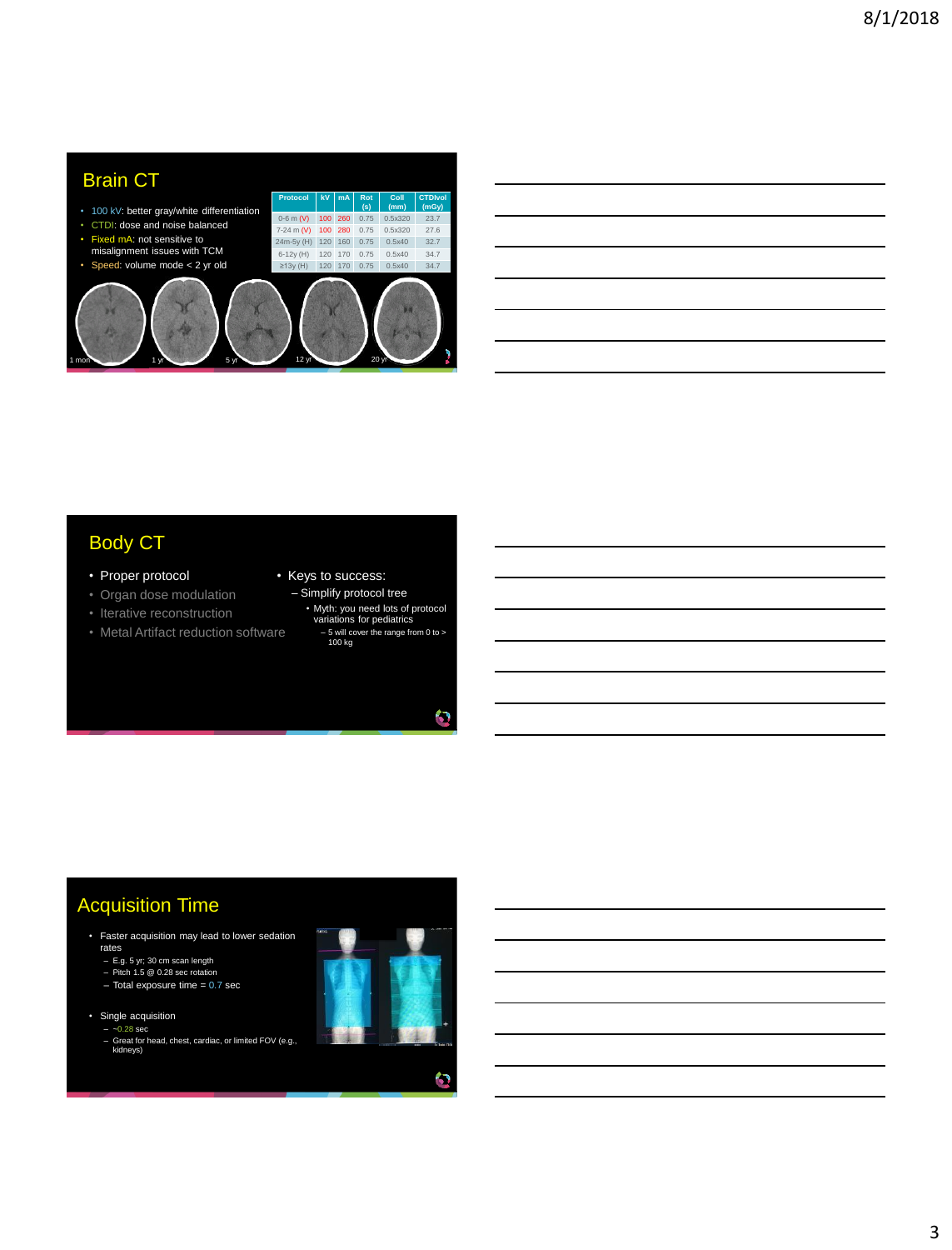## Acquisition Time

- Faster acquisition may lead to lower sedation rates
	- E.g. 5 yr; 30 cm scan length Pitch 1.5 @ 0.28 sec rotation
	-
	- $-$  Total exposure time  $= 0.7$  sec
- Single acquisition  $-0.28$  sec
	- Great for head, chest, cardiac, or limited FOV (e.g., kidneys)
- Can almost freeze even cardiac motion



# Body CT

- Proper protocol
- Organ dose modulation
- Iterative reconstruction
- 
- Weight/size based adjustments
- kVp
- Metal Artifact reduction software Develop good contrast timing schemes

O

Q

# Image Quality Optimization-kV





120 kV 100 kV

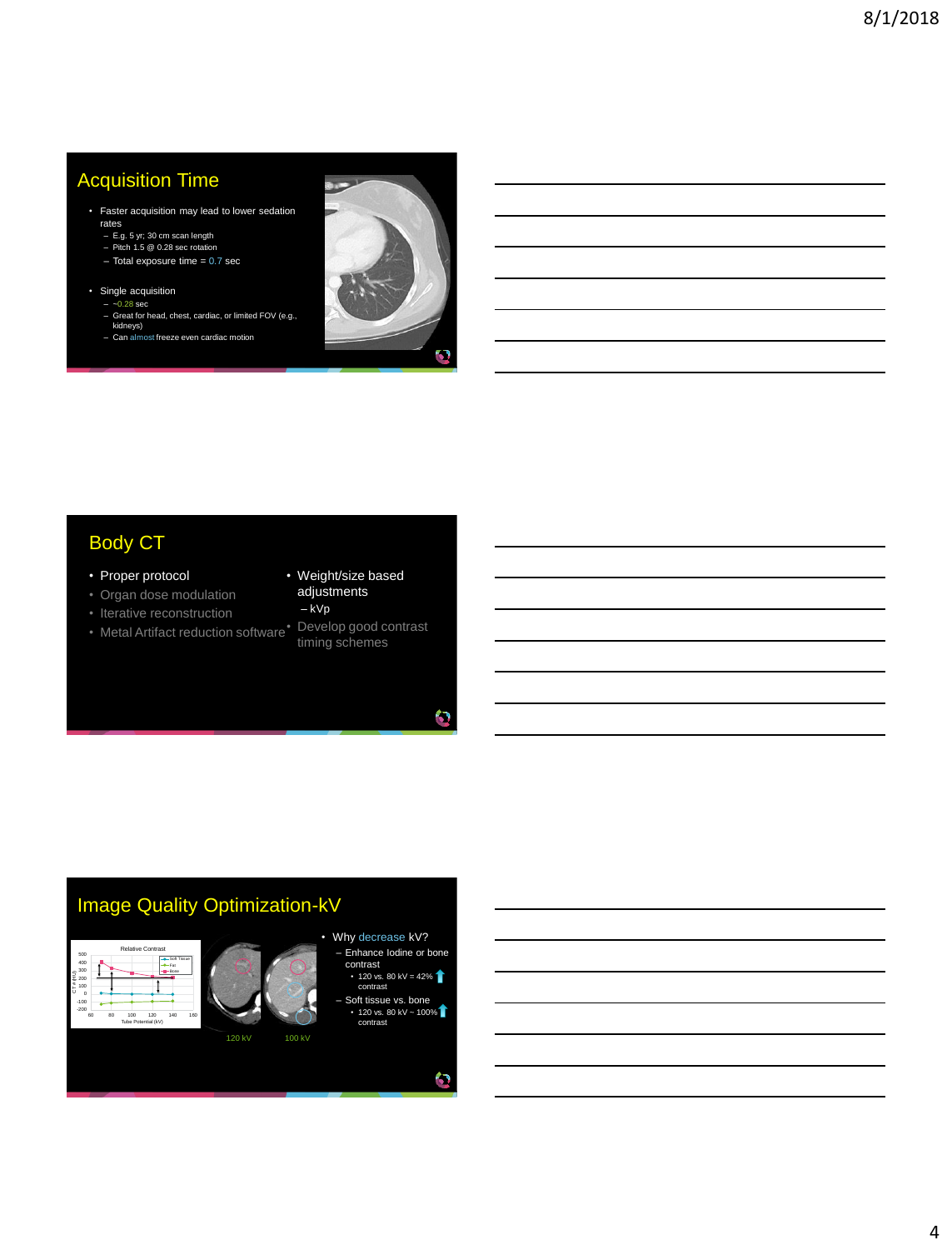

| <u> 1989 - Johann Stoff, deutscher Stoff, der Stoff, der Stoff, der Stoff, der Stoff, der Stoff, der Stoff, der S</u> |  |  |
|-----------------------------------------------------------------------------------------------------------------------|--|--|
|                                                                                                                       |  |  |
| <u> 1989 - Johann Stoff, deutscher Stoff, der Stoff, der Stoff, der Stoff, der Stoff, der Stoff, der Stoff, der S</u> |  |  |
|                                                                                                                       |  |  |
| <u> 1989 - Johann Stoff, deutscher Stoff, der Stoff, der Stoff, der Stoff, der Stoff, der Stoff, der Stoff, der S</u> |  |  |
|                                                                                                                       |  |  |

## Image Quality Optimization-kV

 $\Omega$ 

- How to decrease kV clinically?
- Don't match noise, match CNR!
- Calculate target CNR in phantom α

$$
-\frac{mAs_2}{mAs_1} = \left(\frac{kV_1}{kV_2}\right)^{4k}
$$

$$
-\alpha = \frac{\ln\left(\frac{mAs_2}{mAs_1}\right)}{\ln\left(\frac{kV_1}{kV_2}\right)} = \frac{\ln\left(\frac{116.5}{25}\right)}{\ln\left(\frac{180}{80}\right)} = 3
$$

*\*Bushberg et al, The essential physics of medical imaging 3rd Ed, LWW* 



# Image Quality Optimization-kV

• Apply  $\alpha$  value towards patient protocols – Use avg TCM mA value

α

- $mAs_2 = mAs_1 * \left(\frac{kV_1}{kV_2}\right)$
- $-$  e.g.,  $\left(\frac{120}{100}\right)^4 * 40$  mAs  $\cong 85$  mAs
- CNR improves with lower kV even though
- noise increases
- Noise can be higher at lower kV





120 kV 100 kV *Fletcher, AAPM 2010 Yu et al. Med Phys 57(1) 2010; 234-243* 31% dose reduction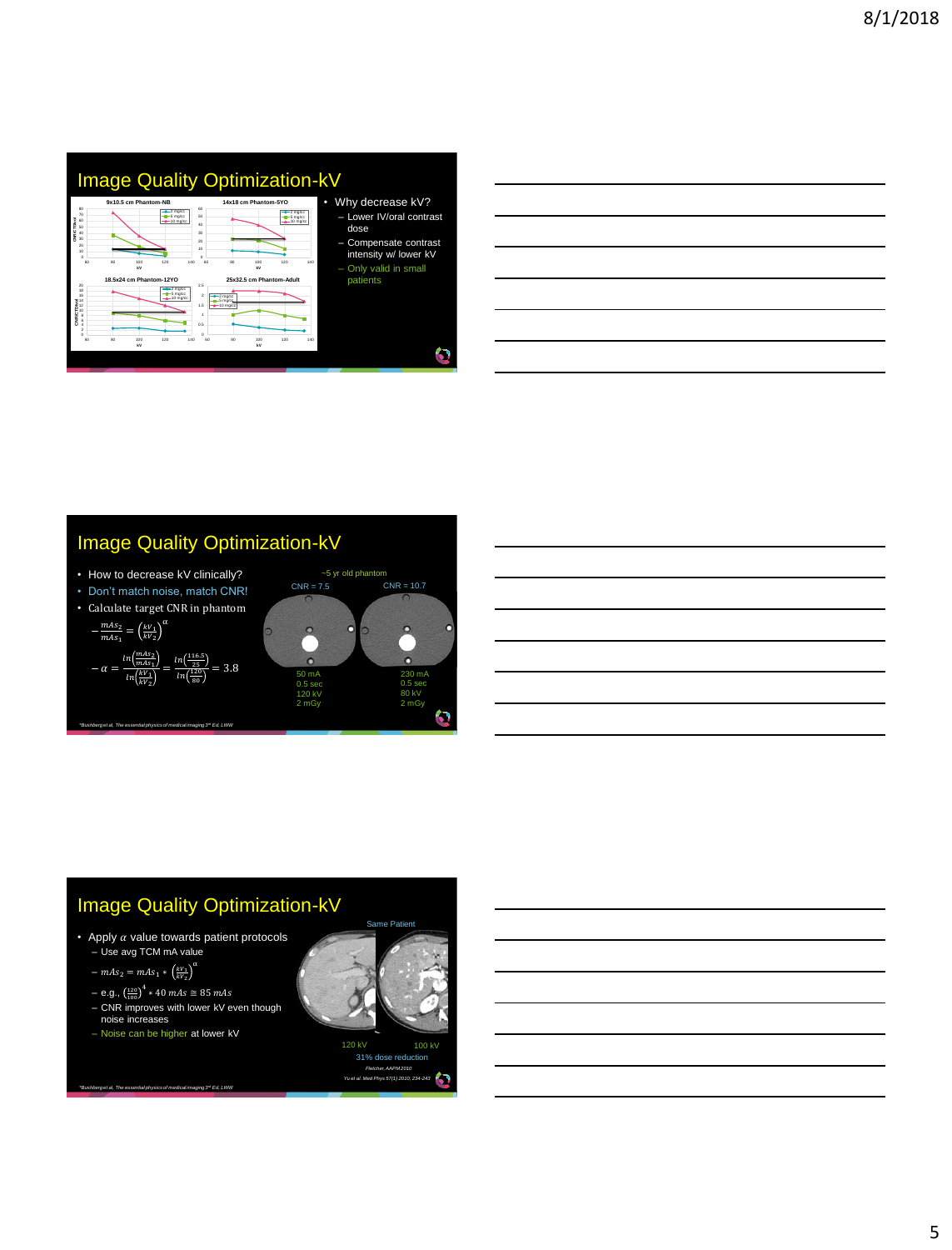

# Image Quality Optimization-kV

#### • Why increase kV?

#### – Penetration

- Larger patients, *generally*, require higher kV (i.e., 120 kV) Brain imaging ~> 4 yr old (use 120 kV)
- 
- Focal spot consideration
	- For high resolution (small structure imaging) use smallest focal spot
	- Small focal spot (~0.6 mm) is available ~≤ 350 mA

### Body CT

- Proper protocol
- Organ dose modulation
- Iterative reconstruction
- Metal Artifact reduction software Develop good contrast
- Weight/size based adjustments
- kVp
	- timing schemes

O

O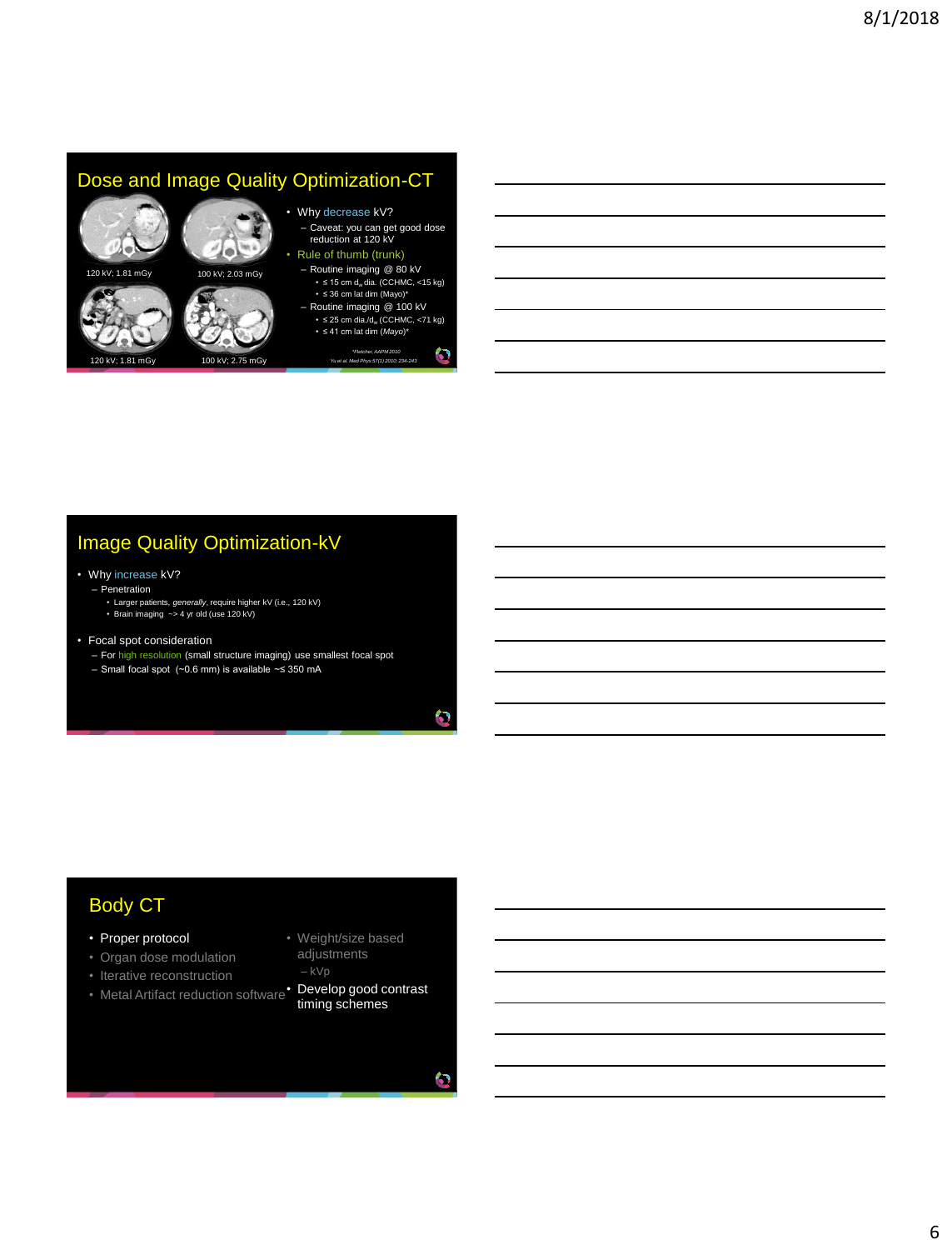

- Develop good contrast timing schemes
	- Poor contrast management may mask pathology
- Popular approaches
	- Bolus tracking – Fixed time

6

### IV Contrast



| (Arterial phase)<br>$T_{\text{delay}} = ID + T_{\text{ARR}} - 5 - \frac{1}{2}T_{\text{ScanDuration}}$<br>$\cdot$ $T_{\text{delay}} = ID + T_{\text{ARR}} + 25 - \frac{1}{2}T_{\text{ScanDuration}}$<br>(PV phase)<br>$T_{\text{app}}$ for liver parenchyma is 2x Abd Aorta or $\sim$ 15 sec<br>Only variable<br>ID: injection delay |                                      |                           |               |                                                                                    |  |
|-------------------------------------------------------------------------------------------------------------------------------------------------------------------------------------------------------------------------------------------------------------------------------------------------------------------------------------|--------------------------------------|---------------------------|---------------|------------------------------------------------------------------------------------|--|
| <b>Protocol</b><br>(kq)                                                                                                                                                                                                                                                                                                             | <b>ID</b> <sub>lodine</sub><br>(sec) | <b>Volume</b><br>$(cc)$ : | Rate (cc/sec) | T <sub>peak enhancement</sub><br>(sec)<br>$(ID_{iodine} + 10/30)$<br>(Arterial/PV) |  |
| $0 - 14.9$                                                                                                                                                                                                                                                                                                                          | 20                                   | $-30$                     | $-0.7 - 1.5$  | 30/50                                                                              |  |
| $15 - 31.4$                                                                                                                                                                                                                                                                                                                         | 30                                   | $30 - 62$                 | $1.0 - 2.0$   | 40/60                                                                              |  |
| $31.5 - 55$                                                                                                                                                                                                                                                                                                                         | 40                                   | $62 - 110$                | $1.5 - 2.7$   | 50/70                                                                              |  |
| $>55-100$                                                                                                                                                                                                                                                                                                                           | 60                                   | 110-150                   | $1.8 - 2.5$   | 70/90                                                                              |  |
| >100                                                                                                                                                                                                                                                                                                                                | 60                                   | 150                       | 2.5           | 70/90                                                                              |  |

| ,我们也不会有什么?""我们的人,我们也不会有什么?""我们的人,我们也不会有什么?""我们的人,我们也不会有什么?""我们的人,我们也不会有什么?""我们的人 |  |  | ___ |
|----------------------------------------------------------------------------------|--|--|-----|
|                                                                                  |  |  |     |
|                                                                                  |  |  |     |
|                                                                                  |  |  |     |
|                                                                                  |  |  |     |

### Dose Dose and Image Quality Optimization-CT

- Proper protocol
- Proper set up
- Organ dose modulation
- Iterative reconstruction
- Metal Artifact reduction software



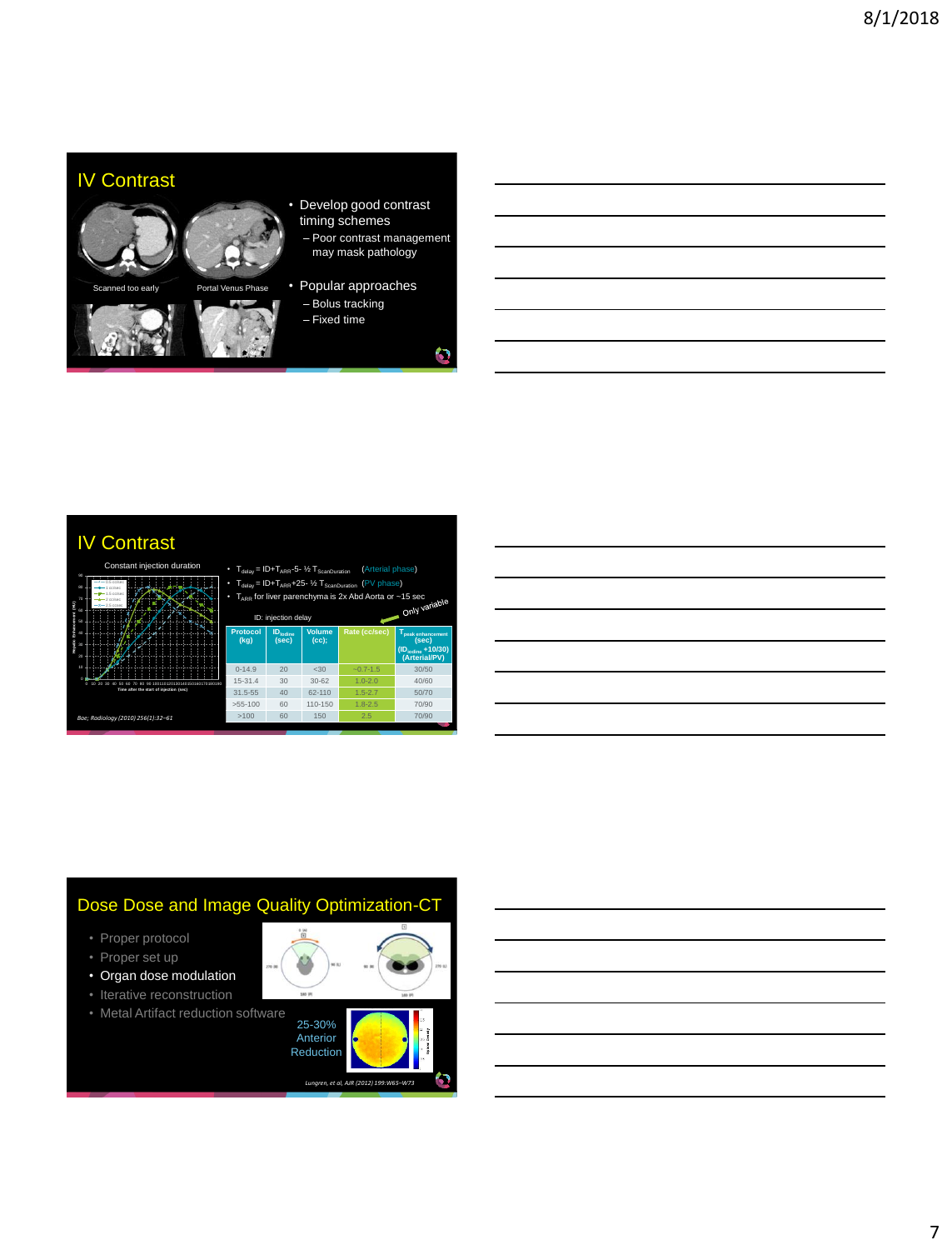

## Dose and Image Quality Optimization-CT

- Proper protocol Dose Reduction **20-70%**
- Proper set up
- Organ dose modulation
- Iterative reconstruction
- Metal Artifact reduction software



## Dose and Image Quality Optimization-CT

- Iterative reconstruction limitations:
	- "Plastic" or "soft" look
	- *No matter* the level of iterative recon there will be losses in edge definition
	- Mostly affecting soft tissue kernels



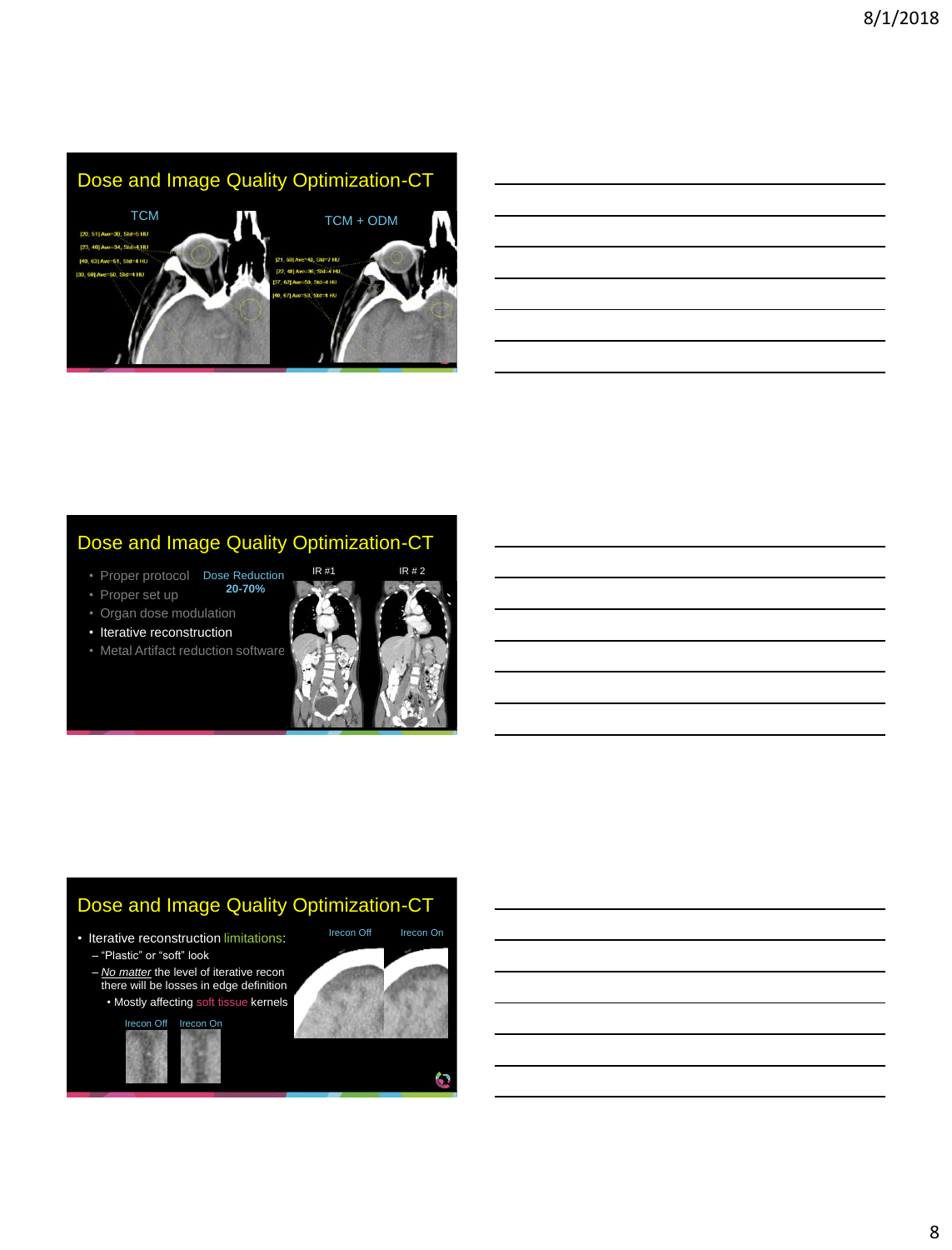# Future Directions of CT Reconstruction

- Deep learning models
	- 1000's of CT images used to train a reconstruction algorithm
	- Reconstruction will only be as good as the data used to train • Must include adults & peds
	- Performs well in sinogram space at "filling in" missing data
		- e.g., fixing metal artifact • e.g., cleaning up noisy data



67

### Future Directions of CT Reconstruction

• Low dose reconstruction – Full dose ~230-430 mA  $-$  ¼ dose  $-60-110$  mA

– Recon time 1.6 sec/slice • Total: 2-3 min (MATLAB)



*Kang, et al. Med Phys 44 (10) 2017 e360-e375* 1 mm thin slices

# Image Quality Optimization-kV

• Use metal artifact reduction software – Increasing kV and mAs does NOT improve metal artifacts!